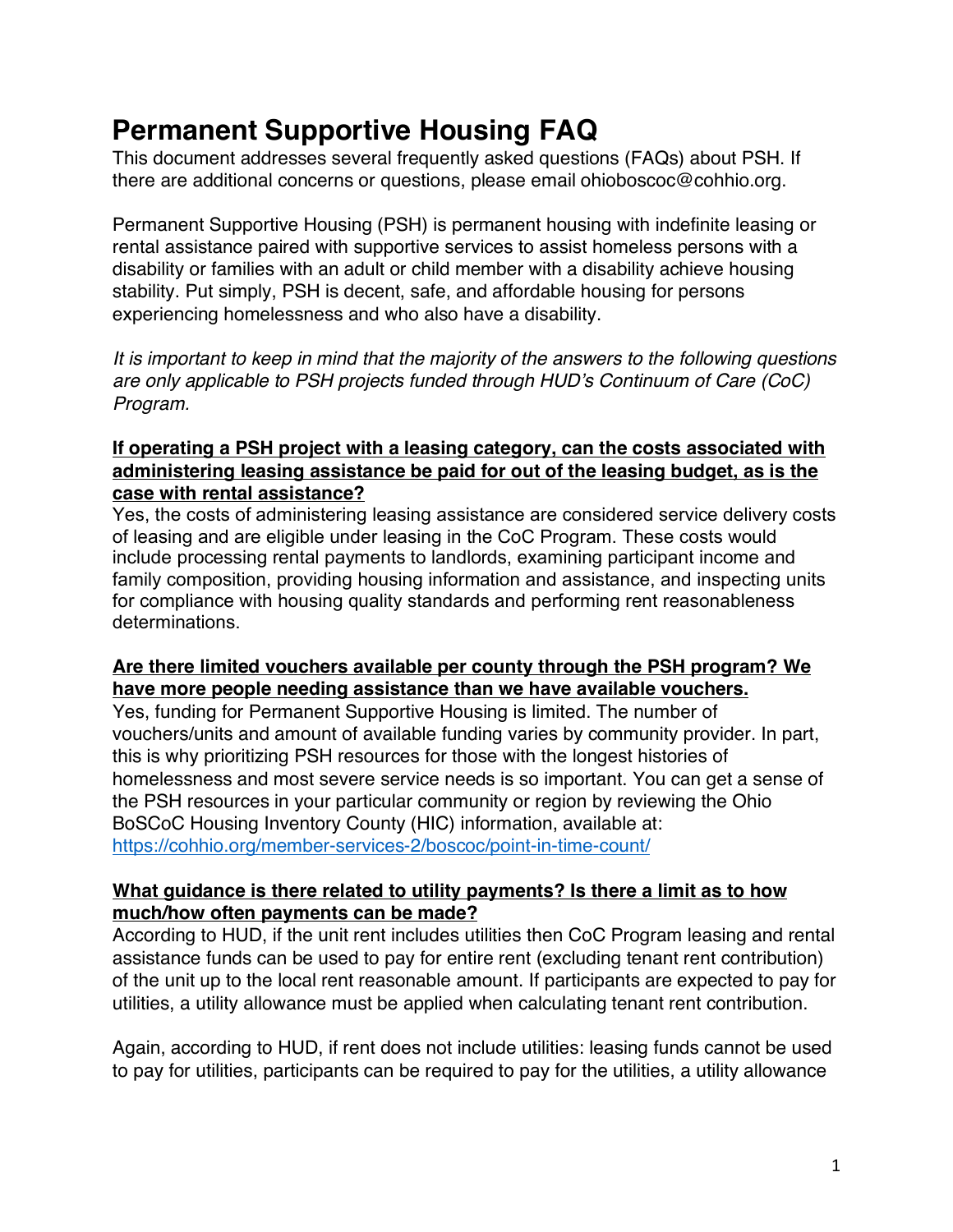may be provided when calculating occupancy charges, and CoC Program operating funds may be used to pay for utilities that are not included in rent.

- Tenant Rent Calculation Example: https://www.hudexchange.info/resources/documents/incomeresidentrentcalc.pdf
- HUD Leasing & Rental Assistance Webinar: https://www.hudexchange.info/resources/documents/CoC-Program-Leasing-Slides.pdf
- CoC Program Interim Rule https://www.hudexchange.info/resources/documents/CoCProgramInterimRule\_F ormattedVersion.pdf

# **We provide all needed, basic care items to people entering our PSH program, would those fall under match?**

CoC Program grantees may only count as an in-kind match those services or goods provided to clients that would have been eligible activities in the CoC program. For example, if the basic care items you provide to clients include food or groceries, then the value of the food/groceries provided could be counted as in-kind match because food is an eligible cost in a CoC Program supportive services budget. The purchase of other basic care items is not eligible CoC program costs, therefore they could not be counted as match. Additionally, if the food/grocery items were purchased with CoC Program funds, then they could not also be counted as match for the CoC-funded PSH program.

**Other than being categorically eligible, what kinds of things does HUD require PSH programs to screen out clients for? For example, does HUD require PSH programs to deny services/housing to people who have committed or been convicted of things like sexual assault, domestic violence, drug charges, etc.**  HUD does not require PSH programs to deny assistance to potential PSH clients for anything other than not being categorically eligible, or not being prioritized for PSH based on need and homeless history. The only way people would be ineligible for PSH is if they were not experiencing literal homelessness and did not have a disability.

#### **We are preparing for a HUD audit and reviewing our policies to ensure they comply with federal rules and I understand that a person fleeing DV is homeless regardless of homelessness status prior to fleeing. Any thoughts?**

According to HUD, "individuals or families are considered homeless if they are fleeing or attempting to flee domestic violence, dating violence, sexual assault, stalking, or other dangerous or life-threatening conditions that relate to violence AND have no other residence AND lack the resources or support networks to obtain other permanent housing."

Based on this definition, people fleeing a domestic violence situation would be considered homeless ONLY if they also had no other residence and lacked the resources to obtain their own housing. If they meet all elements of the definition, people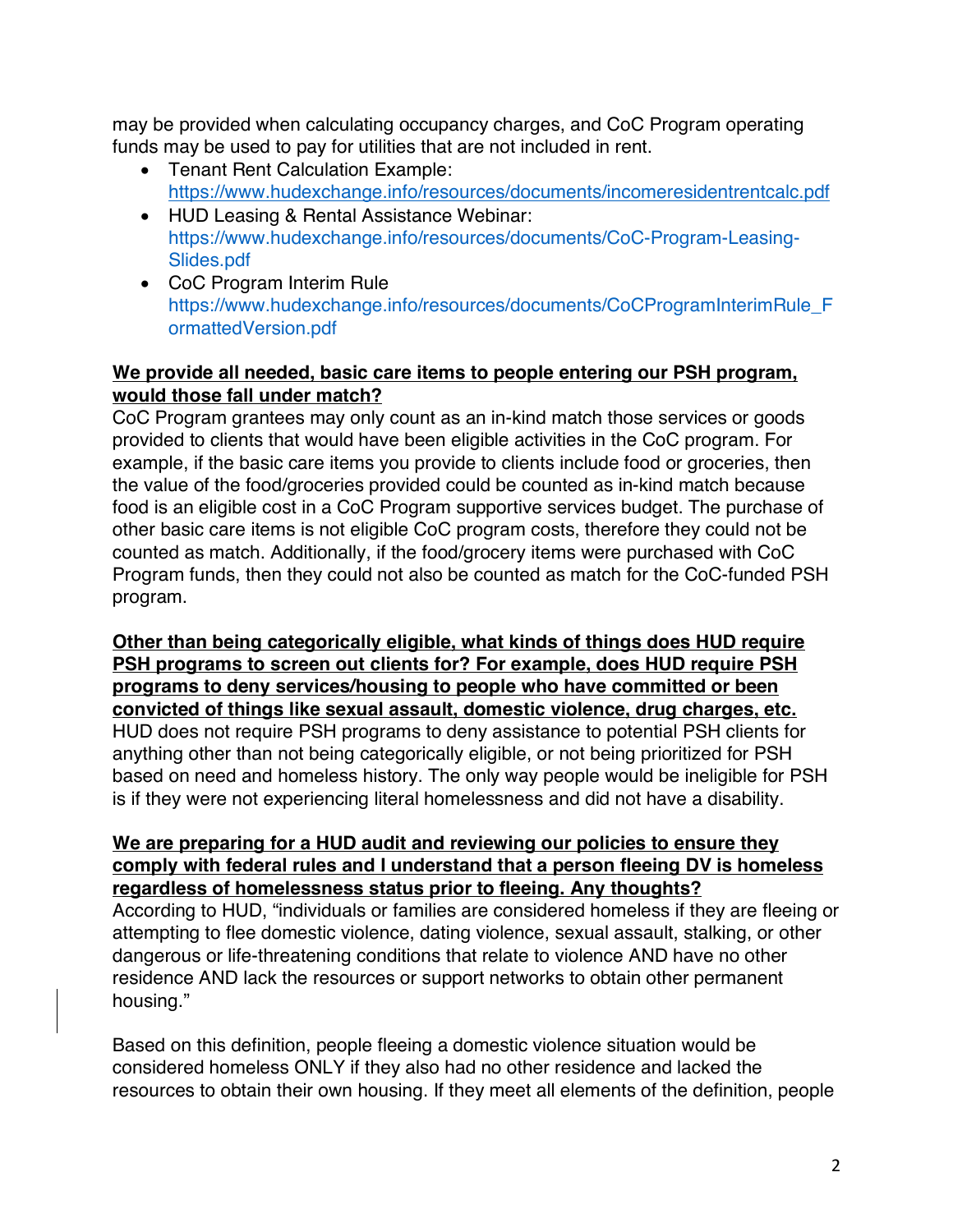fleeing DV are eligible to be served by shelter or, in some cases, transitional housing (TH).

For PSH, persons fleeing DV are only permitted to enter PSH if they first went to shelter or TH. They cannot enter PSH directly from a fleeing DV situation.

**If a client needs to move from one PSH program to another, how would they be prioritized through Coordinated Entry (CE)? For example, if a person was currently served by a PSH project for individuals without children, but then had a child or expanded their household and needed to be served by a PSH program that could assist a larger unit. And what documentation and process would be required when moving from one PSH project to another?**

HUD allows clients to move from one PSH program to another, although they expect this will happen pretty rarely. Because PSH clients went through the local CE prioritization process in order to enter the PSH project initially, they do not need to go through another prioritization process if they need to move from one project to another.

In general, the process to move a client from one PSH project to another involves the following:

- i. Current PSH project (PSH project #1) contacts the PSH project the client needs to move to (PSH project #2) to determine if/when an opening will be available and confirm their client can move into PSH project #2
- ii. Once the client has moved from PSH project #1 to PSH project #2, PSH project #1 needs to record the program exit in HMIS and PSH project #2 needs to record the program entry
	- a. PSH project #2 will likely need to account for this project entry in their Annual Performance Report (if CoC Program funded), since HMIS data will show that the client entered from a housed situation. PSH project #2 just needs to provide notes indicating that the client entered from another PSH project.

## **Do PSH program match requirements apply at the program or the service recipient level? Meaning, do we have to match 25% of everything we expend on behalf of a client, or just 25% of our total CoC Program grant?**

The program receiving CoC Program funds must match 25% of grant funds received. So, for example, if your program requests \$100,000 from HUD, your program would be required to match \$25,000 in cash or in-kind match.

The only exception to this match requirement is for projects with a leasing budget. There is no match requirement for leasing funds.

# **Is there a complicated rule about how many people in a PSH program can have their chronic homeless status documented by self-certification? What is the requirement?**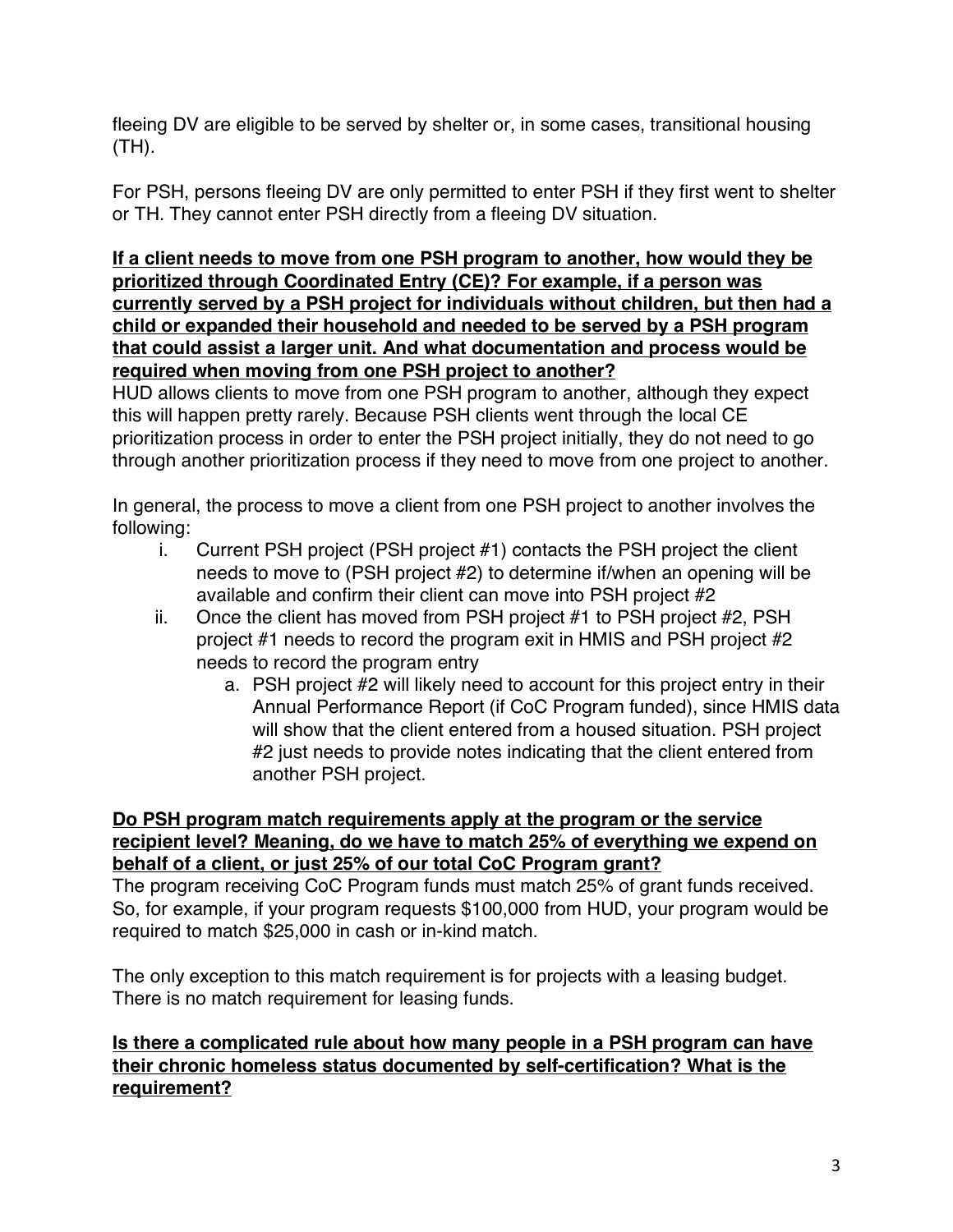When it comes to documenting chronic homeless status, there is no limit on how many people in each program can document *part* of their homeless history via selfcertification. The HUD requirement related to using self-certification to document homeless history, as part of documenting chronic homeless status, is that no more than three months of a client's homeless history can be documented via self-certification. In extremely rare circumstances all 12 months of homeless history can be documented by self-certification. However, these cases should be limited to no more than 25% of households served by a particular program in an operating year.

### **If someone moves into PSH and then gets married or moves in a significant other, and their significant other has an income above the eligibility requirements, would they have to leave the program?**

There are no income eligibility requirements for CoC Program funded PSH projects. In this situation, household income would be recalculated and client rent contribution would also be recalculated. If new household income is high enough, the client household may be required to pay 100% of the rent, but you can continue to serve them as a PSH client if they still have need for services and they wish to remain in the program.

# **Are lease-up activities billable?**

Yes, these costs are eligible depending on the type of grant you administer. The costs of administering leasing are considered service delivery costs of leasing and are eligible under leasing in the CoC Program. If your grant has a rental assistance line item, the costs of administering rental assistance are considered service delivery costs and are therefore eligible under rental assistance in the CoC Program.

Under either budget line item, these costs would include processing rental payments to landlords, examining participant income and family composition, providing housing information and assistance, and inspecting units for compliance with housing quality standards and performing rent reasonableness determinations.

# **Who is eligible to diagnose a disability in Ohio?**

The Ohio Counselor, Social Worker and Marriage and Family Therapist Board states that Ohio gives social workers the right to diagnose and treat mental and emotional disorders in the Revised Code section 4757.26 division (A) A person licensed under this chapter to practice as an independent social worker or a social worker **may diagnose and treat** mental and emotional disorders, except that a social worker may do so only under the supervision of a psychologist, psychiatrist, professional clinical counselor, independent marriage and family therapist, independent social worker, or registered nurse who holds a master's degree in psychiatric nursing. http://cswmft.ohio.gov/Social-Workers/SW-Information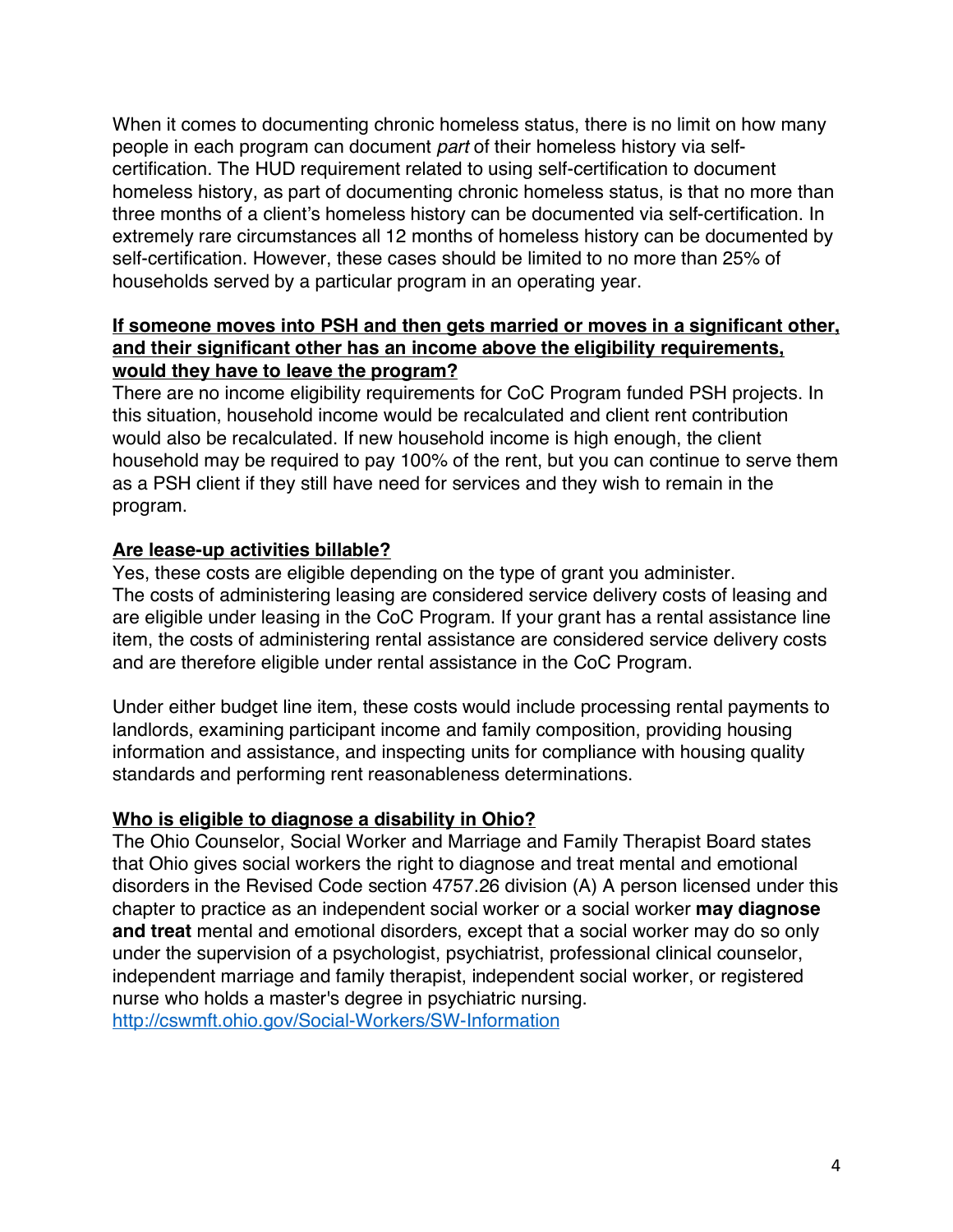The following link also provides you with a list of Acceptable Medical Sources who can diagnose a disability as determined by the Social Security Administration: https://secure.ssa.gov/poms.nsf/lnx/0422505003

This list includes professionals such as licensed physicians, licensed certified psychologists at the independent practice level, school psychologists, etc.

#### **Is there an example of how to document chronic homeless status?**

https://www.hudexchange.info/resource/5182/sample-chronic-homelessnessdocumentation-checklist/

# **Can tenant rent contribution be used as match for our PSH program?**

A recipient or subrecipient of CoC Program funds can only charge program participants rent or occupancy charges according to section 578.77 of the CoC Program interim rule. Section 578.97(c) of the CoC Program interim rule provides that rents and occupancy charges collected by the recipient or subrecipient from program participants are program income.

Recipients may use program income on any eligible costs in Subpart D, in accordance with the requirements of the CoC Program, even if the activity was not contained in the approved grant agreement. However, recipients must document that the program income was expended in accordance with the requirements of the CoC Program.

**It is important to note that resident rent is only considered program income to the extent that the rent is paid by the program participant directly to the recipient (grantee) or subrecipient and, therefore, contributed to the CoC Program. For example, if resident rent is paid directly to the property owner (not the recipient or subrecipient) it is not considered program income and there would not be an opportunity to use resident rent to support other program costs.**

Generally, only project-based PSH recipients would collect rents from program participants. In scattered-site, or tenant-based, PSH projects, typically the PSH recipients and participants each pay part of the rent directly to the landlord/property owner. In these cases, the recipient is not collecting rent directly from participants.

Lastly, if the amount in each grant reserved for rental assistance over the grant period exceeds the amount that will be needed to pay the actual costs of rental assistance, due to such factors as contract rents being lower than FMRs or program participants being able to pay a portion of the rent, recipients and subrecipients **may use grant savings** to cover the costs of rent increases or for serving a greater number of program participant.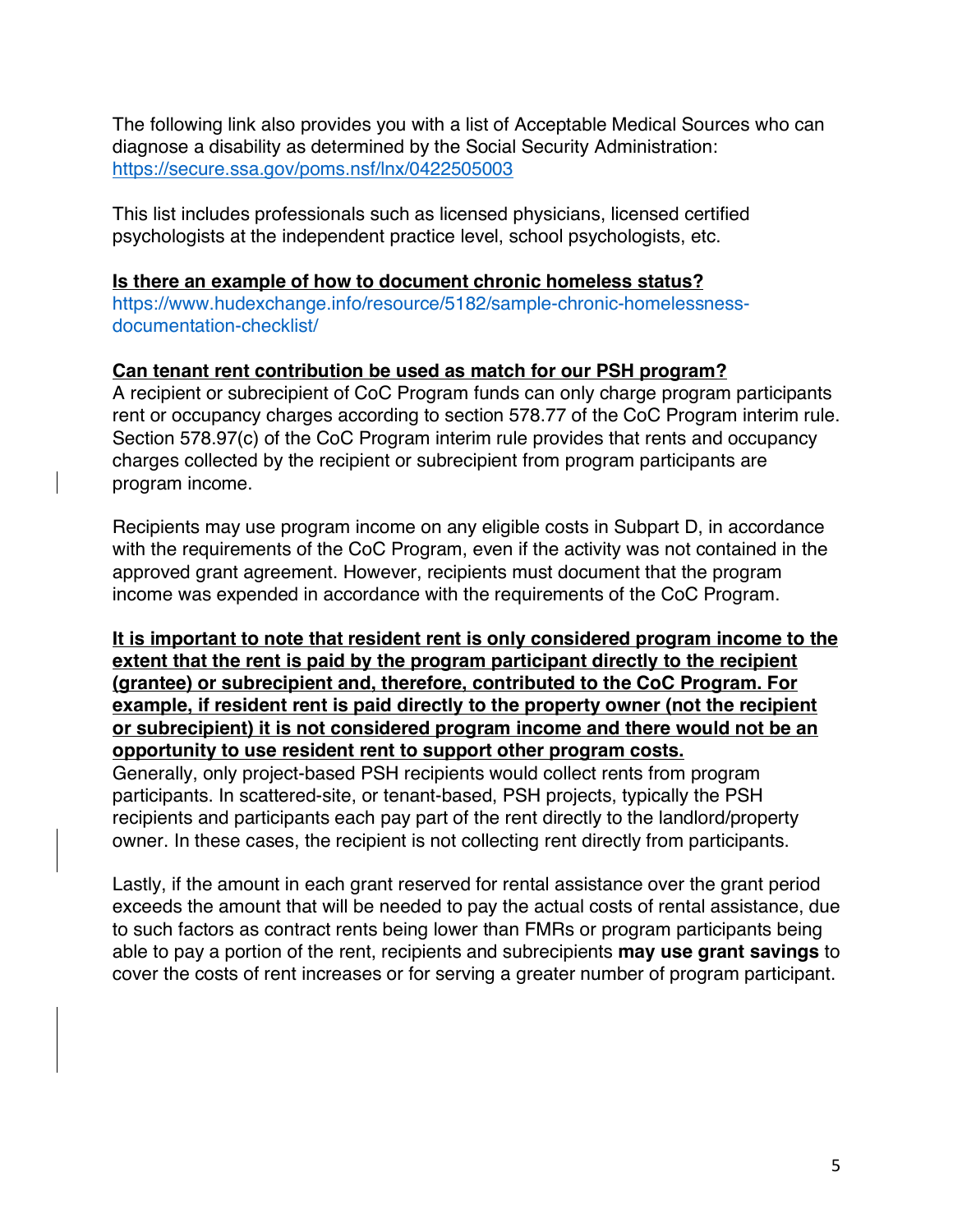## **The agency I work for specializes in helping individuals with mental disabilities. Since mental health is our area of expertise, is it okay to preference or only serve individuals/families with a mental health diagnosis?**

No, an agency cannot preference one disability type over another. With the passage of the HEARTH Act the implementation of the CoC Program rule, PSH projects are no longer permitted to preference one disability type. See the CFR for the CoC program here: https://www.gpo.gov/fdsys/pkg/CFR-2017-title24-vol3/xml/CFR-2017-title24-vol3 part578.xml#seqnum578.93

So, this means it is no longer permissible to deny PSH assistance to a household b/c their diagnosis is not MH. They simply need to meet the definition of disability, which is:

- Disabled An individual who has a disability that:
	- $\circ$  Is expected to be long-continuing or of indefinite duration;
	- $\circ$  Substantially impedes the individual's ability to live independently;
	- o Could be improved by the provision of more suitable housing conditions; and
		- Is a physical, mental, or emotional impairment, including an impairment caused by alcohol or drug abuse, post-traumatic stress disorder, or brain injury;
		- § Is a developmental disability, or
		- Is the disease of acquired immunodeficiency syndrome or any condition arising from the etiologic agency for acquired immunodeficiency syndrome

| <b>PSH Webinar (5/2/18) Important Highlights</b> |                                                                                                                                                                                                                                                                                                                                                                                                                  |
|--------------------------------------------------|------------------------------------------------------------------------------------------------------------------------------------------------------------------------------------------------------------------------------------------------------------------------------------------------------------------------------------------------------------------------------------------------------------------|
| <b>PSH Key Elements</b>                          | Tenants have full rights of tenancy<br>Participation in services is voluntary<br>Tenants pay no more than 30% of their income toward<br>rent and utilities                                                                                                                                                                                                                                                       |
| <b>PSH</b> Eligibility                           | All BoSCoC PSH projects must serve persons who meet<br>category 1 (literally homeless) of HUD's homeless<br>definition AND are diagnosed with a disability.<br>Agencies cannot preference one disability over another<br>Agencies cannot preference where they receive referrals<br>from<br>All PSH in the BoSCoC must prioritize chronically<br>$\bullet$<br>homeless for PSH and follow the orders of priority |